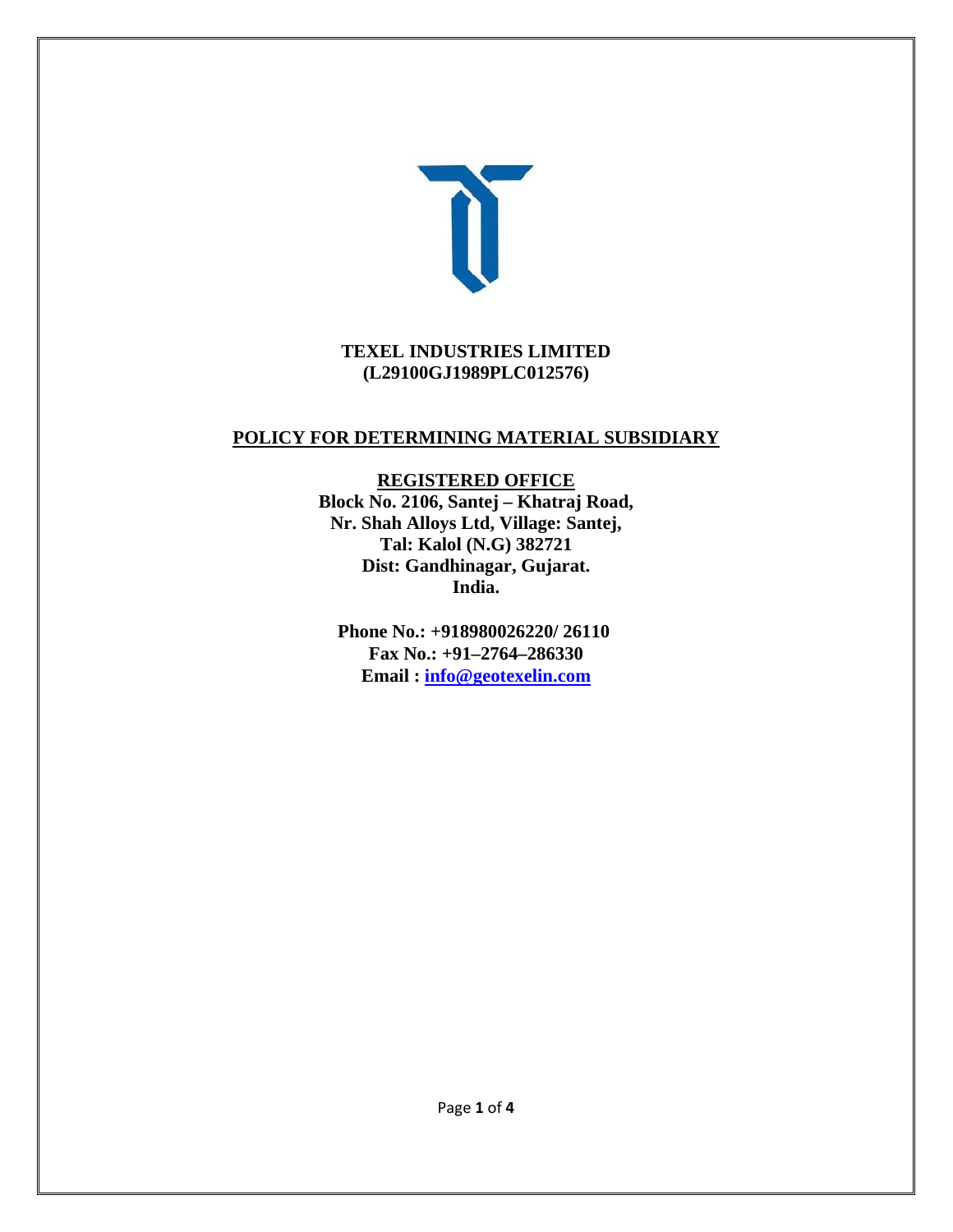### **1. LEGAL FRAMEWORK:**

The Board of Directors (the "**Board**") of Texel Industries Limited (the "**Company**") has adopted the following policy and procedures with regard to determination of "Material Subsidiary" in order to comply with the requirements of Regulation  $16(1)(c)$  and Regulation 24 of the Securities and Exchange Board of India (Listing Obligations and Disclosure Requirements) Regulations, 2015, as amended by SEBI (Listing Obligations and Disclosure Requirements) Regulations, 2018.

### **2. DEFINITIONS:**

- **a) "Audit Committee"** means "Audit Committee" constituted by the Board of Directors of the Company, from time to time, under the provisions of Listing Agreement with the Stock Exchanges and the Companies Act, 2013.
- **b) "Board of Directors"** or "Board" means the Board of Directors of Texel Industries Limited, as constituted from time to time.
- **c) "Company"** means Texel Industries Limited.
- **d) "Independent Director"** means a director of the Company, not being a whole time director and who is neither a promoter nor belongs to the promoter group of the Company and who satisfies other criteria for independence under the Companies Act, 2013 and the Listing Agreement with the Stock Exchanges.
- **e) "Policy"** means Policy on Material Subsidiary.
- **f)** "**Material Subsidiary**" shall mean a subsidiary, whose income or net worth exceeds 10 % (Ten percent) of the consolidated income or net worth respectively, of the company and its subsidiaries in the immediately preceding accounting year.
- **g)** "**Unlisted Material Subsidiary"** means Material Subsidiary which is not listed on stock exchange.
- **h) "Net Worth"** means net worth as defined in sub-section (57) of section 2 of the Companies Act, 2013.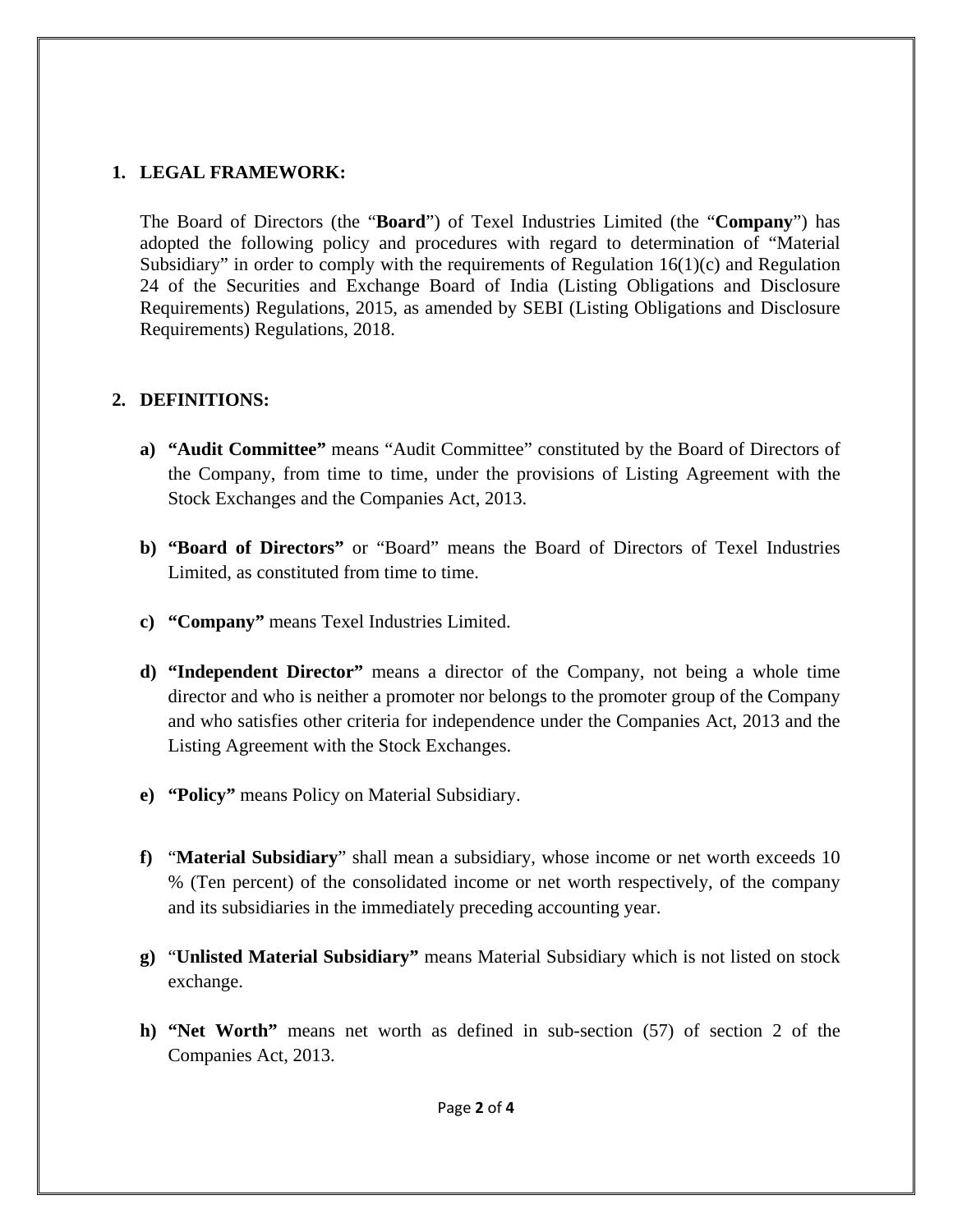- **i) "Significant Transaction or Arrangement"** shall mean any individual transaction or arrangement that exceeds or is likely to exceed 10% of the total revenues or total expenses or total assets or total liabilities, as the case may be, of the unlisted subsidiary for the immediately preceding accounting year.
- **j) "Subsidiary"** shall be as defined under the Companies Act, 2013 and the Rules made thereunder.

# **3. GOVERNANCE FRAMEWORK:**

**a)** The Company shall appoint at least 1 (One) Independent Director on the Board of Directors of an Unlisted Material Subsidiary Company whether incorporated in India or not.

For the purpose of this provision, notwithstanding anything to the contrary contained in Regulation 16 of the SEBI Listing Regulations, the term "Material Subsidiary" shall mean a subsidiary, whose Income or Net Worth exceeds 20% of the consolidated Income or Net Worth respectively, of the Company and its Subsidiaries in the immediately preceding accounting year.

- **b)** The Audit Committee of the Company shall review the financial statements, in particular, the investments made by the Unlisted Subsidiary Company on quarterly basis.
- **c)** The minutes of the Board Meetings of the Unlisted Subsidiary Company shall be placed before the Board of Directors of the Company on quarterly basis.
- **d)** The Management of the Unlisted Subsidiary Company shall periodically bring to the notice of the Board of Directors of the Company, a statement of all significant transactions & arrangements entered into by the unlisted subsidiary company.
- **e)** The list of Material Subsidiary/ies of the Company shall be placed before the Audit Committee on annual basis for review by the Audit Committee.
- **f)** The Company shall include particulars of its subsidiary companies in its Annual Return.
- **g)** The Company and its material unlisted subsidiaries incorporated in India shall undertake secretarial audit and shall annex with its annual report, a secretarial audit report, given by a company secretary in practice, in such form as may be specified.